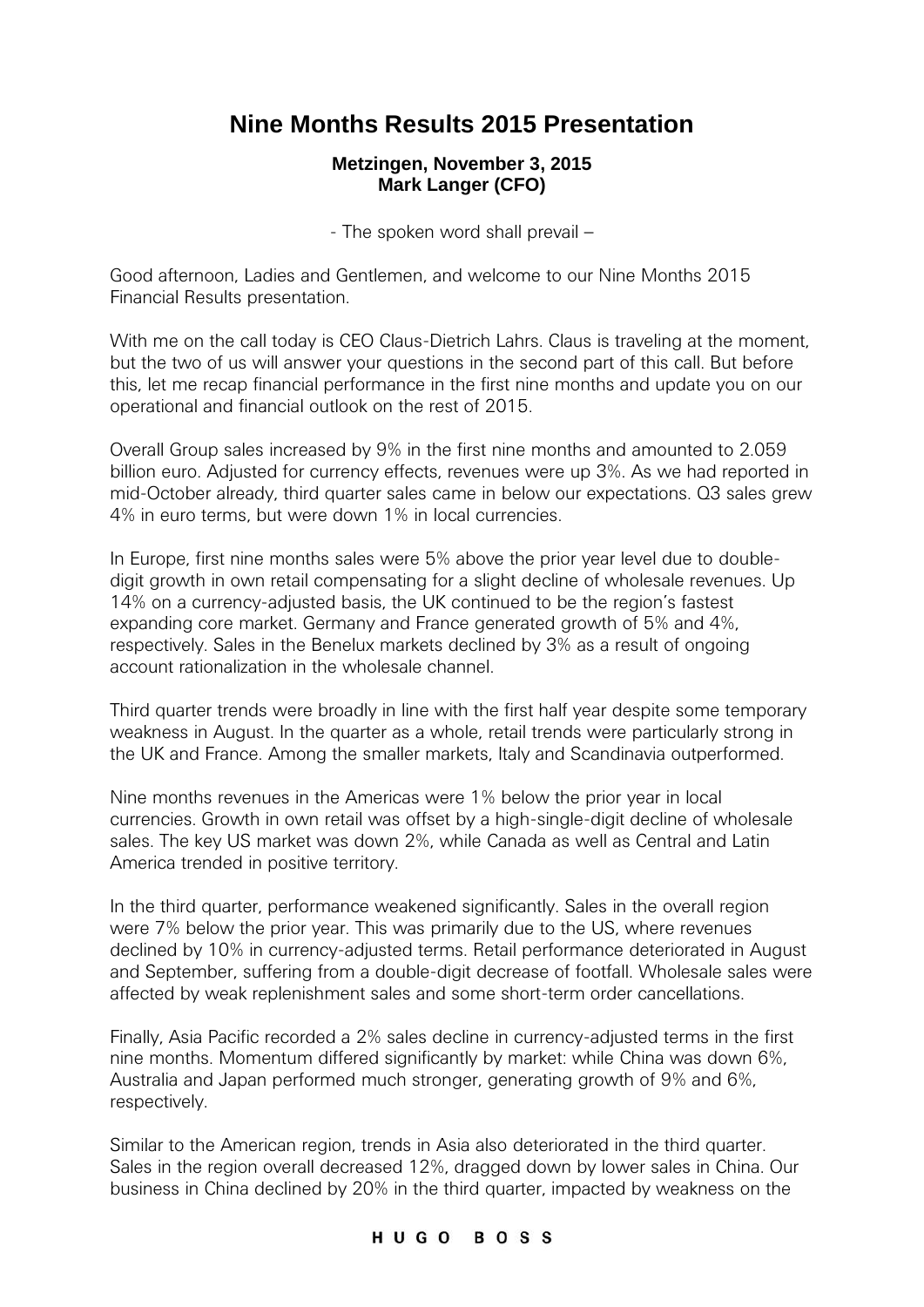Mainland as well as even more pronounced decreases in Hong Kong and Macau. A lack of footfall was the main negative factor here, too. The upgrade of our offering, that means the introduction of richer, more refined styles at unchanged price points, supported the BOSS value proposition but was not enough to withstand the overall market weakness.

Note that tourism caused visible sales shifts between the regions again. In Asia, Japan and Korea benefitted from Chinese tourist demand. And in Europe, too, our business with visitors from China was up by more than 50% in the third quarter again. While Italy was the main beneficiary in this respect, our UK business was supported by a sharp increase of demand from US-American tourists.

By distribution channel, year-to-date own retail revenues were 8% above last year's level.

Retail sales increases were driven by new openings and takeovers as well as comp store growth of 3% year-to-date. The latter was due to solid growth in region Europe. The Americas and Asia, however, recorded low-single-digit comp store sales declines in the first nine months. In the third quarter, Group like-for-like sales were in line with the previous year, with August and September trending visibly weaker than July. While performance in Europe remained positive, comp store sales declined at a mid-singledigit rate in the Americas and at a high-single-digit rate in Asia.

As mentioned before, declining store traffic across all regions exerted the biggest drag on comp store sales performance. In Europe, we were able to offset this with a better conversion rate and – above all – bigger basket sizes. In the Americas and in Asia, however, the effect from fewer store visitors could not be fully compensated.

Group-wide, the outlet channel developed better than directly operated stores, especially in Europe and in Asia. In the US, however, trends did not differ materially between the channels. Here, the outlet channel suffered from similar sales declines compared to full price retail in the last three months.

In contrast, the online business continued to grow strongly. In the third quarter, it registered a 20% increase. Driven by last year's relaunch of hugoboss.com and the now far more performance-driven approach to digital communication, the number of store visitors continues to be up at a robust double-digit rate. Year-to-date revenue growth now amounts to 22%.

The Group's store base grew by a net 64 new locations compared to the year-end 2014. In Europe, expansion focused on selective shop-in-shop openings and takeovers in markets such as the UK, Spain and France. In the Americas, the implementation of the concession business model at Mexican department store El Palacio de Hierro accounted for the bulk of additions. Expansion in Asia concentrated first and foremost on the two franchise takeovers in Korea and China earlier in the year.

66 closures related predominantly to smaller shop-in-shops of limited commercial importance. In particular, we exited almost 30 spaces in the Netherlands we deemed no longer relevant in light of recent freestanding store expansion. Nine closures in China reflect our initiatives to upgrade our network in this market.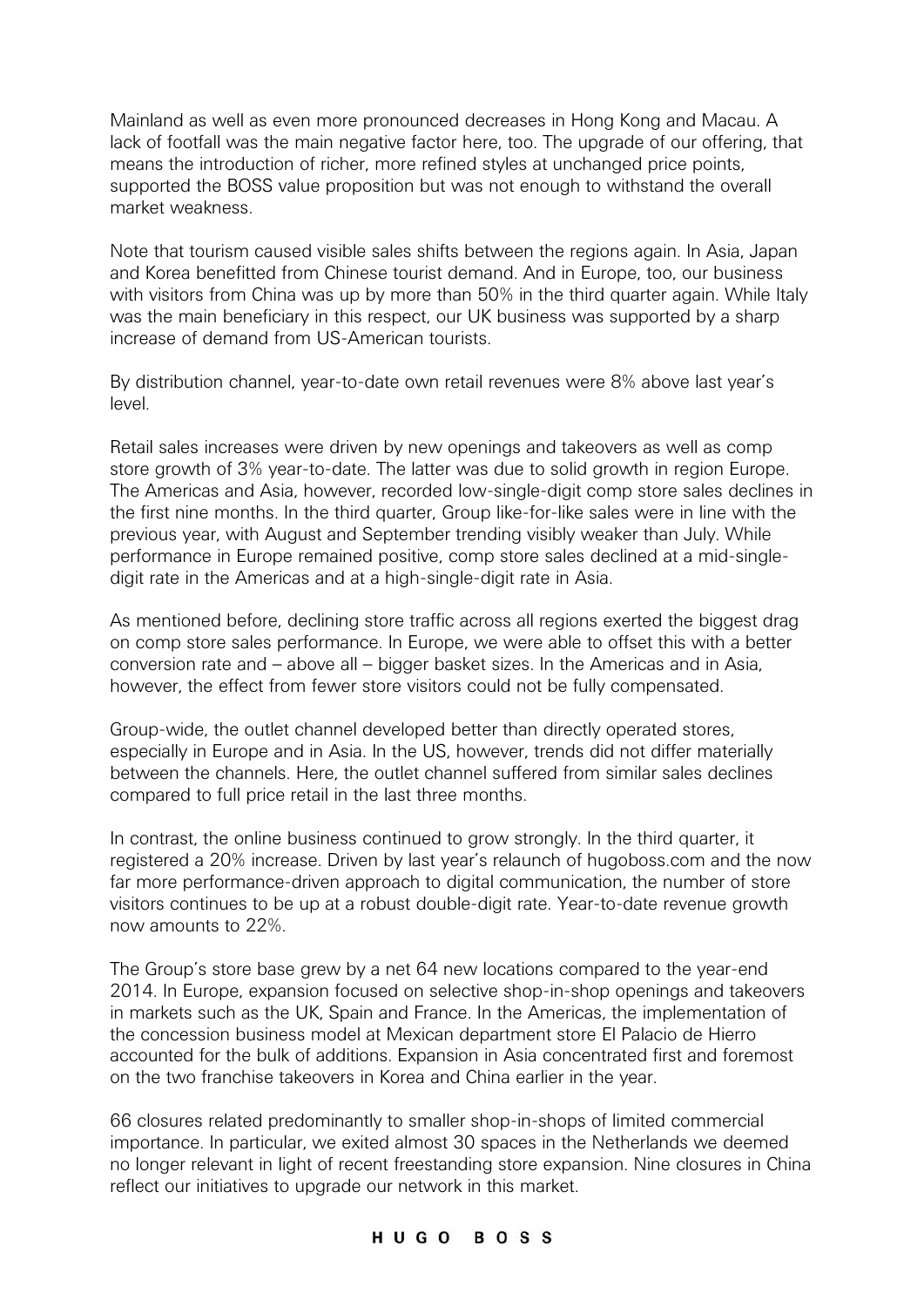Wholesale sales declined by 4% currency-adjusted in the first nine months. In the third quarter, revenues were down 7% in this distribution channel. In addition to weaker sales development in the Americas, takeover-induced sales shifts contributed to the decline, above all in Asia.

In Europe, however, feedback to our strategy change in wholesale distribution continues to be positive. As a reminder, we are limiting the BOSS core brand's distribution in the wholesale channel to shop-in-shops. Multi brand areas, so called category floors, are now served by the other three brand lines, substituting the previous BOSS offering. This migration has now been completed in most of Europe. In Germany - one of the first markets in which the change was executed – our partner's sell-out performance has reportedly been in line with expectations. This is also mirrored in the order intake for the Spring 2016 collection completed in August.

And finally, the Group's license business was up 7% in the period thanks to double-digit increases in watches and eyewear. In fragrances, our most recent launch "BOSS The Scent" has been off to a strong start. Spearheaded by the brand's newest face, British actor Theo James, "BOSS The Scent" has gained market share quickly. In Germany and several other European markets, it ranks among the top three best-selling fragrances, complementing the brand's historical stronghold "BOSS Bottled".

Our overall menswear business was up 3% year-to-date as a result of solid increases in our BOSS core brand and HUGO businesses as well as double-digit growth at BOSS Green.

Womenswear developed in line with menswear. After nine months, sales were 3% above the prior year. Similar to prior quarters, this reflects different dynamics by brand line. While HUGO and BOSS Orange developed weaker than the overall segment, affected by a reduced space allocation in own retail, business in the core brand was up 10% year-to-date.

The presentation of Jason Wu's latest collection at the New York Fashion Week in September received a very positive press echo again. Editors highlighted the soft and feminine interpretation of tailoring, referencing the Bauhaus artistic movement. With a multitude of activities across different channels, including an interactive 360-degree recording of the show, HUGO BOSS offered a more engaging digital experience than ever before.

Moving below the top line, the Group's gross margin was up 10 basis points compared to the prior year and amounted to 65.4% year-to-date. The positive mix effect from above-average growth in own retail was partly offset by higher rebates as well negative inventory valuation effects.

In the third quarter, the gross profit margin improved by 40 basis points. Positive channel mix effects supported the increase. However, higher rebates predominantly related to the clearance of prior season merchandise in the Americas impacted gross margin development by around half a percentage point. Inventory valuation effects, which had played a negative role earlier in the year, were not a factor anymore in Q3. Operating expense development in the first nine months reflects continued investment in retail, marketing and the organizational transformation towards a customer-centric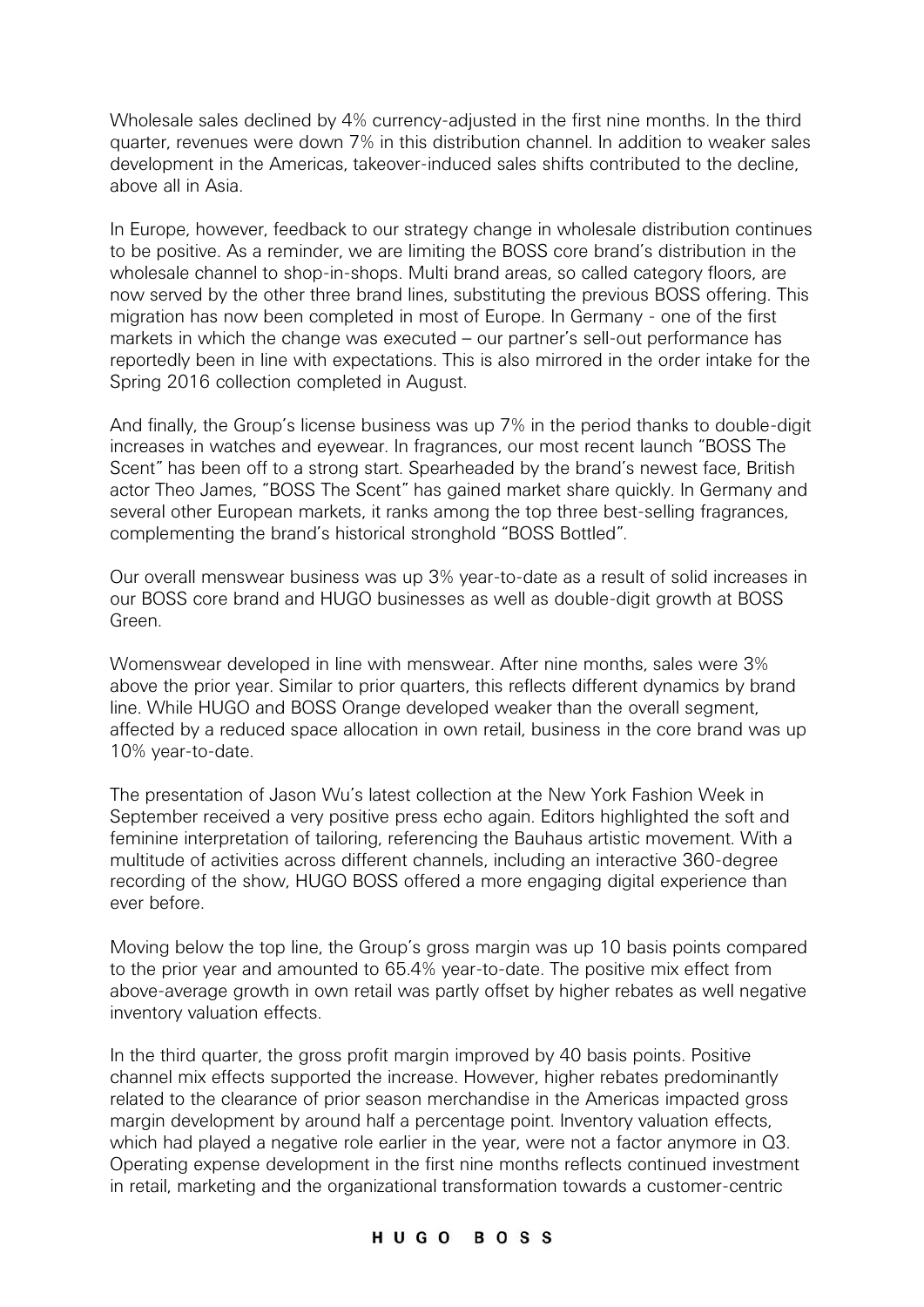business model. To a lesser extent, currency translation effects also drove cost growth in euro terms.

Selling and distribution expenses were up 15%. In addition to a double-digit increase of marketing expenses, retail expansion had a significant impact on cost development. The takeovers in China and South Korea, new openings, as well as several renovation projects including at least temporary store closures, diluted margins.

Higher G&A expenditures were mainly related to the ongoing strengthening of retail processes, systems and competencies throughout the Group. In the third quarter, however, the rate of cost growth moderated compared to the first half year.

Let me underline that year-to-date expense development was in line with our original planning, reflecting our commitment to invest in the Group's medium- and long-term growth potential. Nonetheless, operating profit developed weaker than expected. This was due to a disappointing top line development, first and foremost in the third quarter, as well as a gross margin increase below expectations. As a result, EBITDA before special items remained virtually stable year-over-year at 423 million euro, resulting in a margin decline of 190 basis points in the first nine months. Taking into account higher depreciation charges, Group EBIT was down 4%. As a result of a more negative financial result and an unchanged tax rate, net income attributable to shareholders decreased 9% to 235 million euro. This translates into earnings per share of 3.40 euro.

As a quick aside, let me explain financial result developments in more detail.

In the third quarter, the Group's financial result was impacted by a negative, non-cash effective charge of around EUR 16 million related to adverse exchange rate movements. This effect was mainly due to inter-company liabilities in Brazil, denominated in US Dollar, and Switzerland, originating from loans used to finance the Group's operations in these markets as well as inter-company sourcing transactions. As a result of the devaluation of the Brazilian Real and the Swiss Franc, the translation of these liabilities into the local markets' functional currency resulted in a significant liability increase at the end of the third quarter.

In the meantime, we have taken steps to prevent similar effects going forward. First, we changed the financing of our Brazilian subsidiary from the US Dollar to the Brazilian Real in order to manage all currency risks centrally. Second, we have now hedged around 75% of our Swiss Franc net exposure.

While the extent and magnitude of exchange rate movements will remain impossible to predict, we have taken steps to lower the Group's interest expense, too. In early October, we refinanced the Group's syndicated loan in an amount of 450 million euro before maturity. The new loan has the same volume, a term of five years, carries a variable interest rate and can be flexibly drawn. Based on its attractive terms, we expect future savings to more than compensate a negative low-single-digit million euro effect in the fourth quarter mainly related to the close-out of derivatives used to hedge interest payments of the old financing.

Currency translation effects also distorted our segmental reporting. Keep in mind that just around a third of our sourcing is denominated in US dollar terms, so the regional profit development in the Americas and Asia is flattered by positive currency translation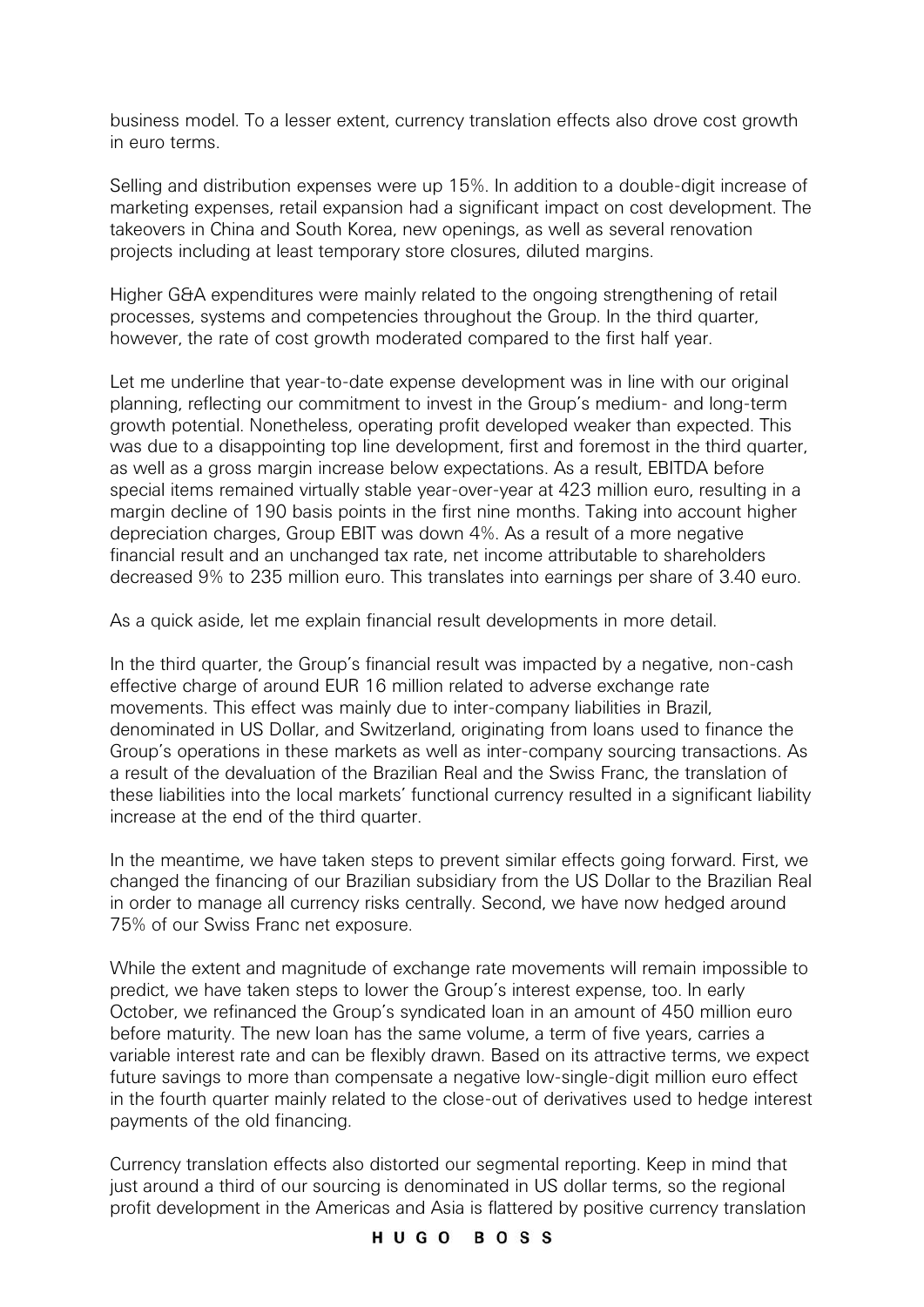effects on the top line outweighing the headwind in COGS. In Europe, however, the currency impact is broadly neutral on the top line, but negative in COGS.

As a result, the European margin would have increased when excluding currency effects, despite higher operating expenses. The other way around, the American margin development would have been negative adjusted for currency. This was a consequence of higher rebates and negative inventory valuation effects impacting the region's gross margin. In Asia/Pacific, finally, depressed retail performance in the region's key market China, margin dilution from takeovers and investments in retail and marketing drove an overall profitability decline.

Let's turn to the balance sheet, where we made good progress in managing working capital. In particular, the rate of inventory growth has slowed sequentially despite a weaker than expected retail sell-through in the US and China in particular.

At the end of September, inventories rose 12% in euro terms or 3% excluding exchange rate effects. This growth rate includes different dynamics by region: on the one hand, we are clean in Europe. On the other hand, further progress will be needed in the Americas. Here, we will continue clearing excess merchandise in a margin and brand protective way predominantly via the outlet channel while at the same time adjusting our merchandise planning for future seasons. In doing so, we are confident in our ability to minimize the impact on future gross margin development, accepting that there will be further work to do still in the first half of 2016.

For the sake completeness, receivables were down 8% in local currencies, in line with the sales trend in our wholesale business. Finally, trade payables were up 8% in currency-adjusted terms. As a result, overall trade net working capital declined by 4% excluding currency effects at the end of September.

In line with our guidance, investments increased compared to the prior year and amounted to 141 million euro in the period. Retail, including the two franchise takeovers in Asia, made up around two thirds of this. The relocation of our New York City showroom as well as the expansion of our Turkish production facility contributed to the increase as well. Finally, investments related to the planned insourcing of online fulfillment in 2016 accounted for around 10 million euro, reflecting first and foremost the upgrade of our logistics and IT infrastructure.

Higher capex more than offset operating cash flow improvements, so that free cash flow declined to 92 million euro year-to-date. As a consequence, net debt was above the prior year level at the end of the period. Based on the seasonality of our business, we expect strong free cash flow generation in the fourth quarter. Nonetheless, we forecast net debt at year end to still amount to between 50 and 100 million euro.

Let me give you some insights into regional trading.

We expect our European business to grow solidly also in the remainder of 2015 against an easing comparison base. This expectation is based on ongoing strength in the UK, good performance in Germany and France as well as robust growth in some of the region's smaller markets, in particular Italy and Scandinavia. Tourist demand, especially from Asia, should continue to support performance.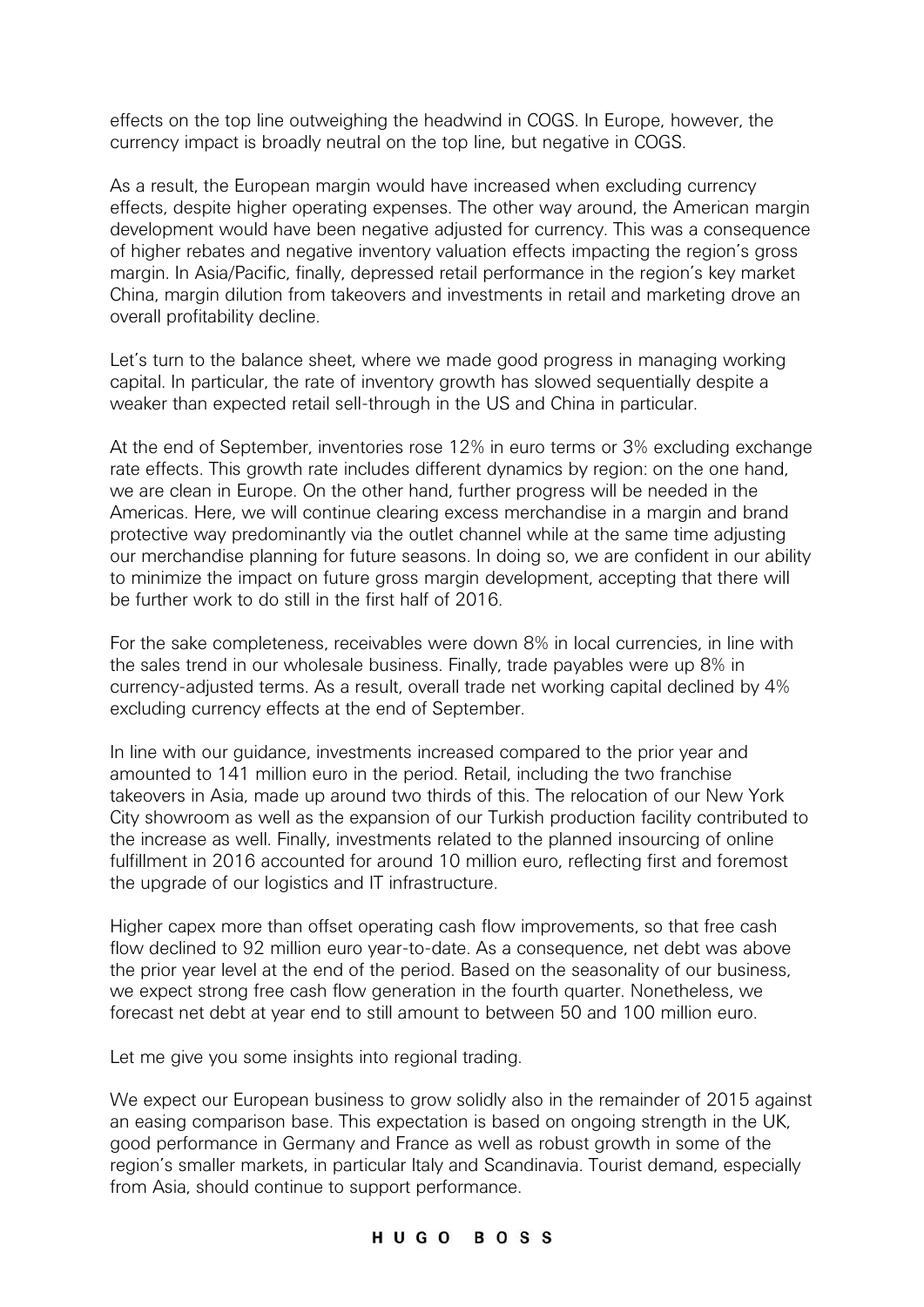In the Americas, however, we expect recent weakness to persist in the final months of the year as well. Market-wide traffic declines, an overall shaky consumer sentiment as well as high promotional activity by retailers have only intensified the need to address the challenges HUGO BOSS is faced with in this market: From a short term perspective, we will clean inventory levels to reduce rebate pressure and improve the flexibility of future merchandising decisions. In 2016, we will also work on elevating the quality of brand presentation in the wholesale channel by bringing the concept of category migration to the US as well as expanding direct brand control. In addition, we are optimizing key processes and systems to improve merchandise planning and allocation as well as the quality of retail execution.

Finally, we forecast mixed trends in Asia to continue. Most importantly, we do not project the market environment in China and Hong Kong to fundamentally improve versus most recent trends. Based on the insight we have into peer trading in premium and luxury apparel, we rather believe that our segment has been disproportionately affected by more cautious consumer spending following the economic slowdown and stock market turbulence. In this environment, we focus even more on building brand strength, in particular in men's formalwear, on upgrading our retail network and on improving retail execution.

In financial terms, this means we expect Group sales to increase between 3% and 5% on a currency-adjusted basis in 2015. EBITDA before special items is forecasted to grow at the same rate.

As communicated a few weeks ago, this outlook is based on the assumption of stable to positive retail comp store sales development in the fourth quarter – an expectation confirmed by trading in October. Full year wholesale sales are expected to decline at a low- to mid-single-digit rate. However, this implies a somewhat better sales development in this distribution channel in the fourth quarter compared to the third quarter.

In addition to this moderate acceleration of top line trends in an anyway much more retail-heavy quarter, fourth quarter operating profit increases will be driven by a better gross margin. As we expect to reverse at least most of the negative impact from higher rebates given in the prior year quarter, we forecast the fourth quarter to generate the best gross margin improvement in 2015. Cost trends, however, will remain broadly similar to earlier in the year also in the final three months of 2015. The upgrade and expansion of our retail network, marketing and organizational investments will drive operating expense increases. Nonetheless, the non-recurrence of prior year special items as well as a less negative financial result compared to the past three months will support net income growth in the final quarter of the year.

The rest of our outlook remains unchanged: investments will amount to between 220 and 240 million euro in 2015 with the majority being related to own retail expansion, refurbishments and takeovers. More specifically, we will open around 65 new retail points-of-sale, approximately 20 of them being freestanding stores. In addition, we will execute around 75 takeovers, but also a similar number of closures.

Ladies and Gentlemen, in the last three months, trends have deteriorated sharply in the key Chinese and US markets. We were clearly surprised by the speed with which